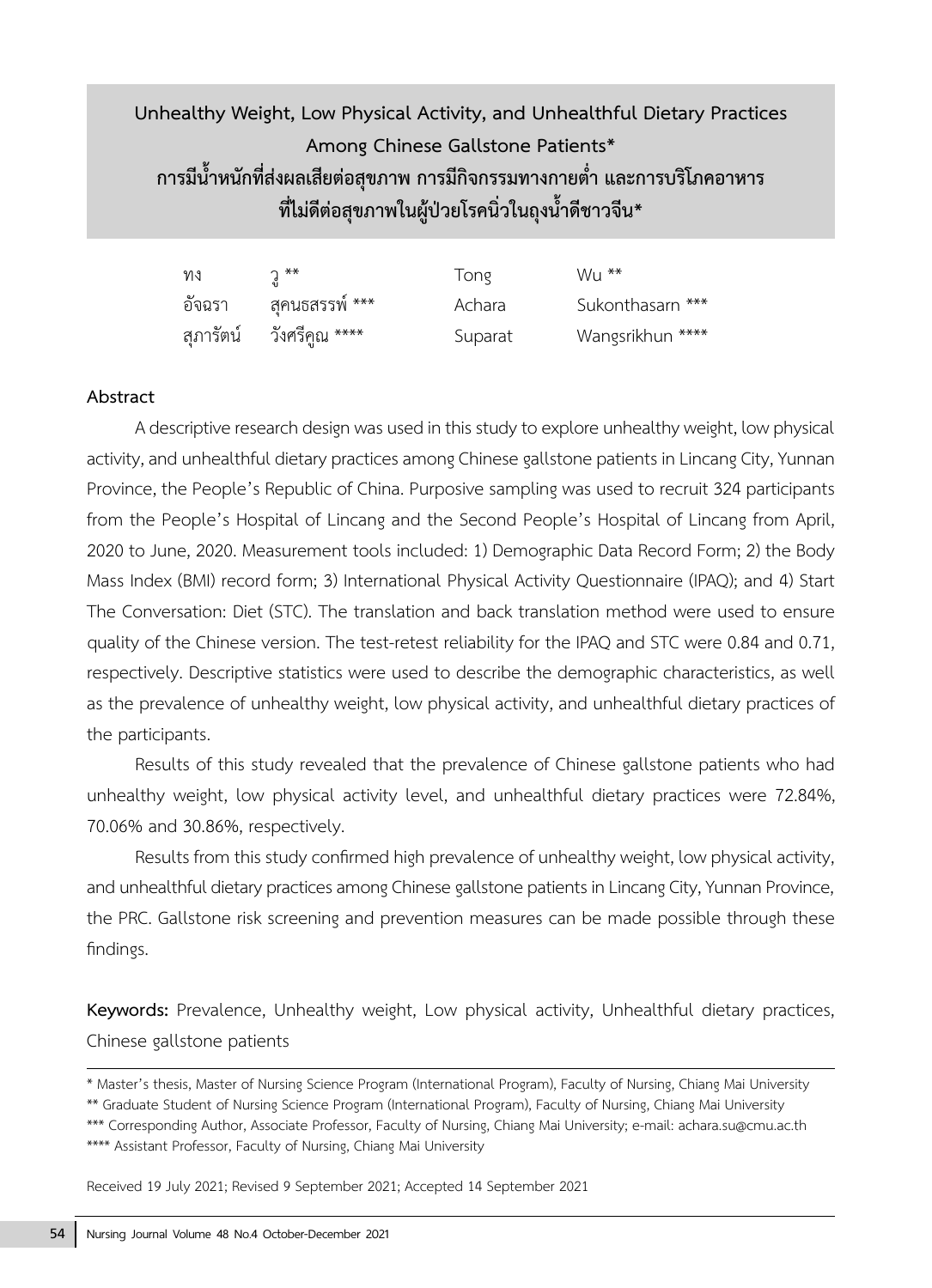# **บทคัดย่อ**

ึการวิจัยเชิงพรรณนานี้มีวัตถุประสงค์ในการสำรวจความชุกของการมีน้ำหนักที่ส่งผลเสียต่อสุขภาพ การมี กิจกรรมทางกายต่ำ และการบริโภคอาหารที่ไม่ดีต่อสุขภาพในผู้ป่วยโรคนิ่วในถุงน้ำดีชาวจีนในเมืองหลินชาง มลฑลยูนนาน ประเทศสาธารณรัฐประชาชนจีน คัดเลือกกลุ่มตัวอย่างแบบเจาะจงจำนวน 324 คน จากโรงพยาบาลประชาชน เมืองหลินชาง และโรงพยาบาลประชาชนเมืองหลินชางแห่งที่สอง เดือนเมษายน ถึง ปลายเดือนมิถุนายน ค.ศ. 2020 เครื่องมือประเมินประกอบด้วย: 1) แบบบันทึกข้อมูลส่วนบุคคล 2) แบบบันทึกค่าดัชนีมวลกาย 3) แบบสอบถาม นานาชาติเกี่ยวกับกิจกรรมทางกาย และ 4) เครื่องมือเริ่มการสนทนา: อาหารที่รับประทาน เพื่อให้การแปลมีคุณภาพ เครื่องมือทุกฉบับผ่านการแปลและแปลย้อนกลับเป็นภาษาจีน ค่าความเที่ยงของเครื่องมือจากการทดสอบซ้ำสำหรับ แบบสอบถามนานาชาติเกี่ยวกับกิจกรรมทางกาย และเครื่องมือสนทนาเกี่ยวกับ: อาหารที่รับประทาน เป็น .84 และ .71 ตามลำดับ วิเคราะห์ข้อมูลโดยใช้สถิติบรรยายเพื่ออธิบายความชุกของการมีน้ำหนักที่ส่งผลเสียต่อสุขภาพ การมี กิจกรรมทางกายต่ำ และการบริโภคอาหารที่ไม่ดีต่อสุขภาพในผู้ป่วยโรคนิ่วในถุงน้ำดีชาวจีน

้ ผลการวิจัย พบความชุกของการมีน้ำหนักที่ส่งผลเสียต่อสุขภาพ การมีกิจกรรมทางกายต่ำ และการบริโภค อาหารที่ไม่ดีต่อสุขภาพในผู้ป่วยโรคนิ่วในถุงน�้าดีชาวจีนในเมืองหลินชาง มลฑลยูนนาน ประเทศสาธารณรัฐประชาชน จีน เป็น 72.84%, 70.06% และ 30.86% ตามลำดับ

ผลการวิจัยครั้งนี้ยืนยันความชุกของการมีน้ำหนักที่ส่งผลเสียต่อสุขภาพ การมีกิจกรรมทางกายต่ำ และการ บริโภคอาหารที่ไม่ดีต่อสุขภาพในผู้ป่วยโรคนิ่วในถุงน�้าดีชาวจีน ที่เมืองหลินชาง มลฑลยูนนาน ประเทศสาธารณรัฐ ้ ประชาชนจีน ซึ่งสามารถนำไปใช้ในการคัดกรองและการป้องกันโรคนิ่วในถุงน้ำดีได้

**คำสำคัญ:** ความชุก การมีน้ำหนักที่ส่งผลเสียต่อสุขภาพ การมีกิจกรรมทางกายต่ำ การบริโภคอาหารที่ไม่ดีต่อสุขภาพ ผู้ป่วยโรคนิ่วในถุงน�้าดีชาวจีน

\* วิทยานิพนธ์หลักสูตรพยาบาลศาสตรมหาบัณฑิต (หลักสูตรนานาชาติ) คณะพยาบาลศาสตร์ มหาวิทยาลัยเชียงใหม่

\*\* นักศึกษาหลักสูตรพยาบาลศาสตรมหาบัณฑิต (หลักสูตรนานาชาติ) คณะพยาบาลศาสตร์ มหาวิทยาลัยเชียงใหม่

\*\*\* ผู้เขียนหลัก รองศาสตราจารย์ คณะพยาบาลศาสตร์ มหาวิทยาลัยเชียงใหม่ e-mail: achara.su@cmu.ac.th

\*\*\*\* ผู้ช่วยศาสตราจารย์ คณะพยาบาลศาสตร์ มหาวิทยาลัยเชียงใหม่

วันที่รับบทความ 19 กรกฎาคม 2564 วันที่แก้ไขบทความ 9 กันยายน 2564 วันที่ตอบรับบทความ 14 กันยายน 2564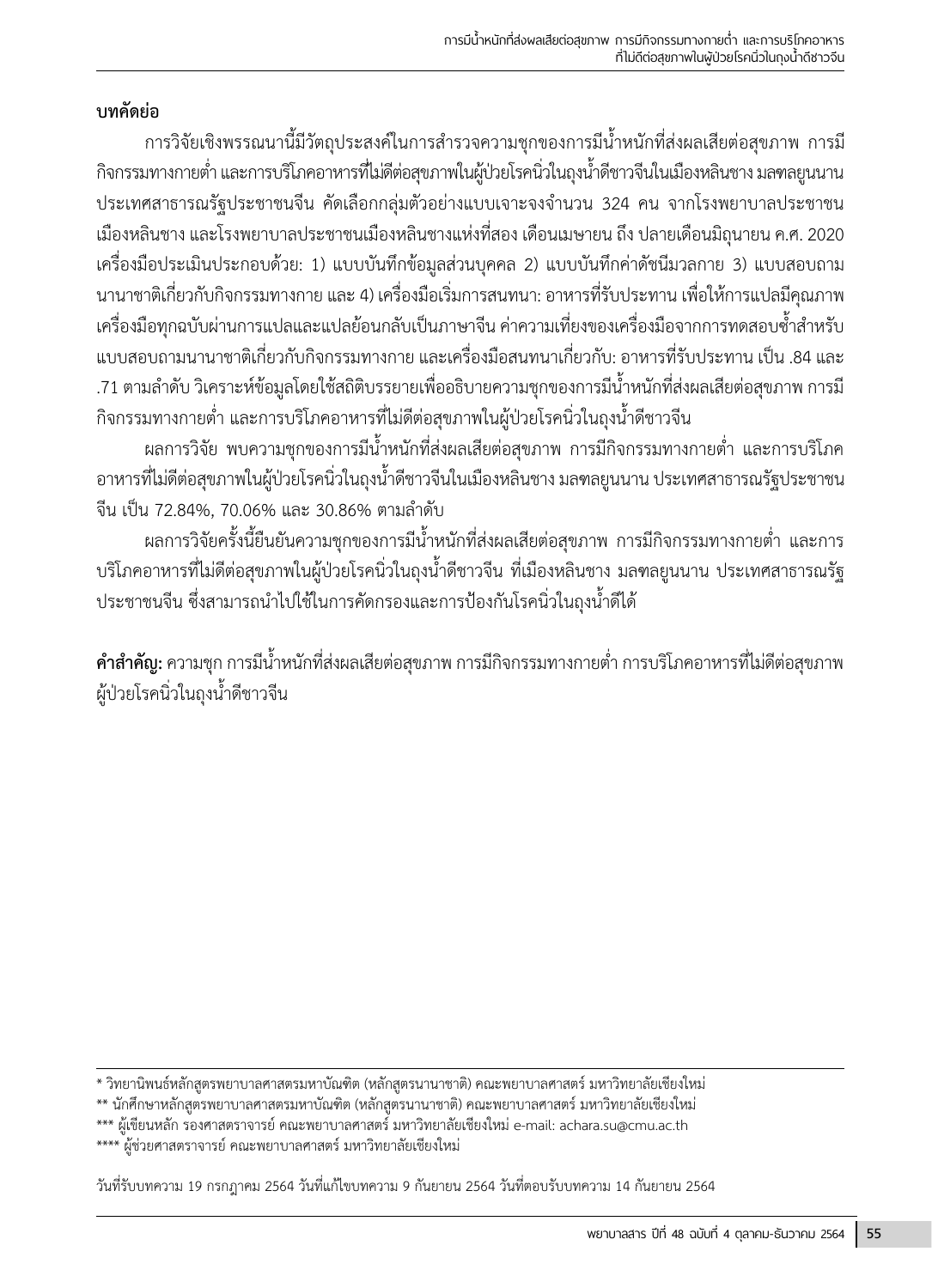# **Background and significance**

Gallstone is on the rise and becoming a major health problem in Chinese population. Some epidemiological surveys showed the prevalence of gallstone in different regions of China ranged from 4.2% to 13.11% (Chen et al., 2012; Xu et al., 2012). According to the rapid industrialization and urbanization, Chinese people way of life has been changed to be westernized style. Increasing number of Chinese people has adopted consuming westernized dietary habits as well as sedentary lifestyle (Chen et al., 2012). However, no official report regarding gallstone has been found in Lincang City nor Yunan Province. According to the People's Hospital of Lincang admission record from 2014 to 2018, there was increased number of gallstone patients by 48.9% each year and in every year, it was accounted for 32.8% - 38.6% among all hospitalized digestive disease patients. Moreover, in  $21<sup>st</sup>$  century, the prevalence of cholesterol gallstone has increased significantly and accounting for 67.0% among Chinese population (Huang, Chen, & Feng, 2010).

Impacts of gallstone are not only on individuals' physical health but also on psychological and social function as well. It has been estimated that over 90% cases of acute cholecystitis, 80% of bladder cancer, 59% of cholangiocarcinoma, and 41% of ampullary cancer can be attributed to gallstone. Moreover, acute cholangitis and acute pancreatitis which are claimed to be the most serious complications of gallstone that contribute about 24% and 3-20% mortality after the first attack (Stokes, Krawczyk, &

Lammert, 2011). Such consequences resulted in an increasing economic and social expenditure and growing burden of medical resources and healthcare facilities (Jone, Mawhinney, & Brown, 2012).

Inherent and environment factors have been identified as factors related to gallstone formation and responsible for the significant increase in the morbidity of gallstone (Stokes et al., 2011). However, factors related to lifestyle including unhealthy weight, low physical activity and unhealthful dietary practice seemed to be the key risk factors influencing an increased predisposition to gallstone formation, especially cholesterol gallstone (Stokes et al., 2011). Moreover, one descriptive epidemiology study suggested consistently that lifestyle factors were responsible for gallstones formation in most cases (Sachdeva, Khan, Ansari, Khalique, & Anees, 2011). Prevalence of modifiable risk factors among patients in certain area should be identified as to be used for screening and designing appropriate measures to prevent them from disease development (Sopajareeya, Sopajaree, Sopajaree, & Ibarra-Mejia, 2018). The National Institute Health and Care Excellence (NICE) quality standard for gallstone disease emphasized on the role of nurses in improving health and disease prevention through encouraging people to adopt healthful lifestyles (Warttig, Ward, & Rogers, 2014).

Lincang city is located at the Southwest border of Yunnan province. People's pace of life, habits and customs are different among one to other areas. In recent years, westernization has been accelerated. Urbanization has driven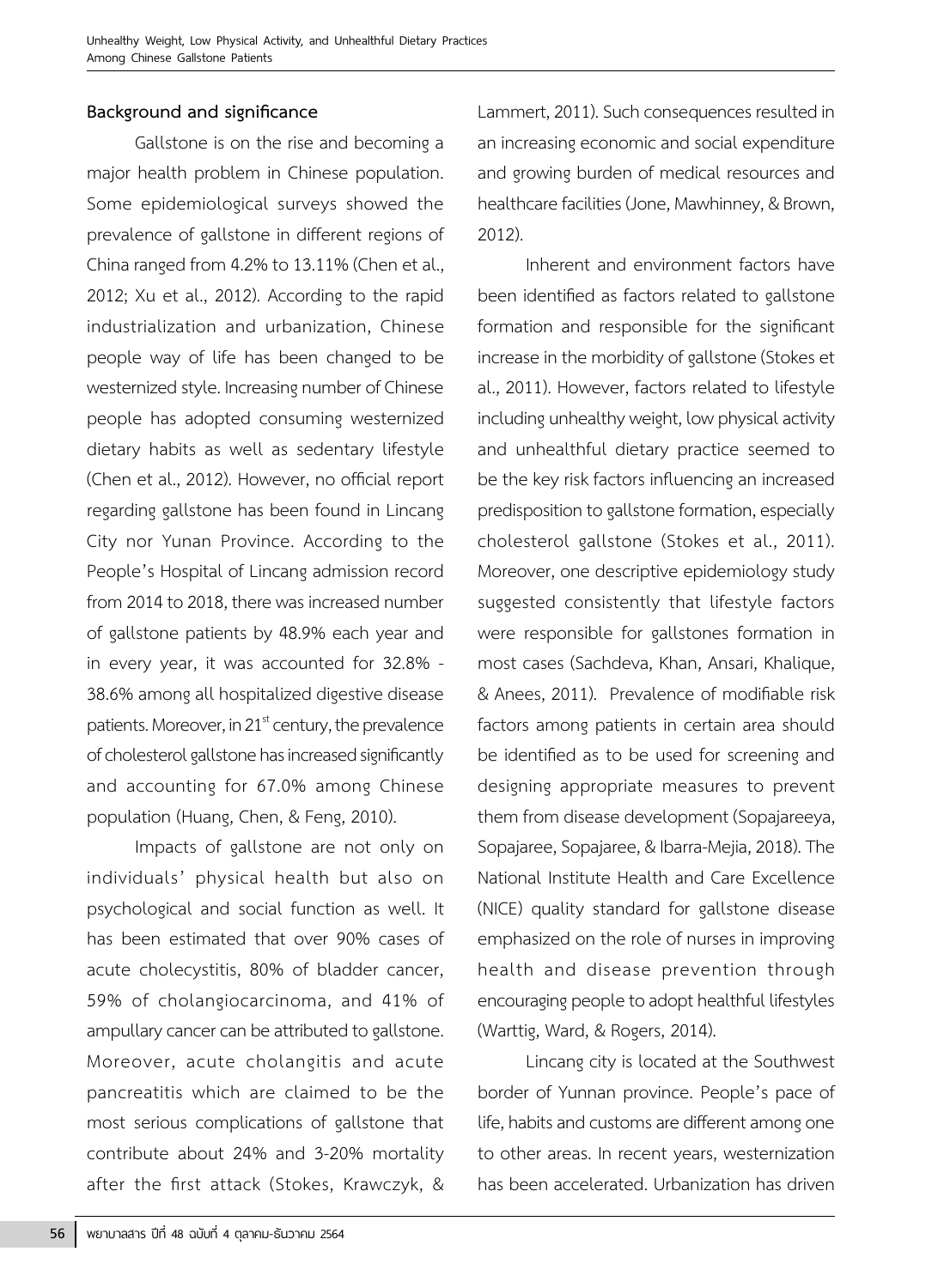more people into city life and faced more barriers to have physically active. In addition, industrialization has transformed primarily agricultural to one based on the manufacturing. Sedentary lifestyle has become mainstream which contributes to a rising body shape change. According to Lincang report, increasing BMI of Lincang population started from the year 2000, and increased even more rapidly after 2005. Overweight and obesity have been found to be increased by 11.75% and 1.03% respectively (Sun, 2018). However, there was limited information regarding the prevalence of gallstone formation risk factors among gallstone patients in Lincang city. Results from this study can possibly be used as input to plan for better gallstone screening and preventive intervention in this city.

#### **Research objectives**

To explore the prevalence of gallstone patients who have unhealthy weight, low physical activity level, and unhealthful dietary practices in Lincang City, Yunnan Province, the People's Republic of China.

# **Research questions**

What is the prevalence of gallstone patients who have unhealthy weight, low physical activity level, and unhealthful dietary practices in Lincang City, Yunnan Province, the People's Republic of China?

# **Conceptual framework**

The conceptual framework of this study was based on the verified evidence that

unhealthy weight, low physical activity, and unhealthful dietary practices are related to gallstone formation. Incidence of gallstone, especially cholesterol gallstone has increased among Chinese population. This disease creates burdens to the patients not only on physical and psychological, but also on social and financial aspects as well. Prevention is better than cure (Sopajareeya et al., 2018). Nurses have active role in gallstone screening and prevention (Warttig et al., 2014). Determining gallstone formation related factors among the patients is vital.

Lincang City locates in Southwest of Yunnan Province, the People's Republic of China, has becoming industrialized, urbanized, and westernized. This fast-paced environment might have major impact on people's way of living. Unhealthy weight as a result of adopting sedentary lifestyle and unhealthy dietary practices among people are evidences at present time. Unhealthy weight as determined by body mass index (BMI) more than 23 kg/ $m^2$ can be anticipated. Low physical activity and unhealthful dietary practice including eating excess amount of fat and calories with less of fruits and vegetables are believed to be increased as well. As gallstone has increased in China, unhealthy weight, low physical activity, and unhealthful dietary practices are more likely to be related factors of gallstone formation which need to be validated. Gallstone risk screening and prevention measures can be targeted through these findings.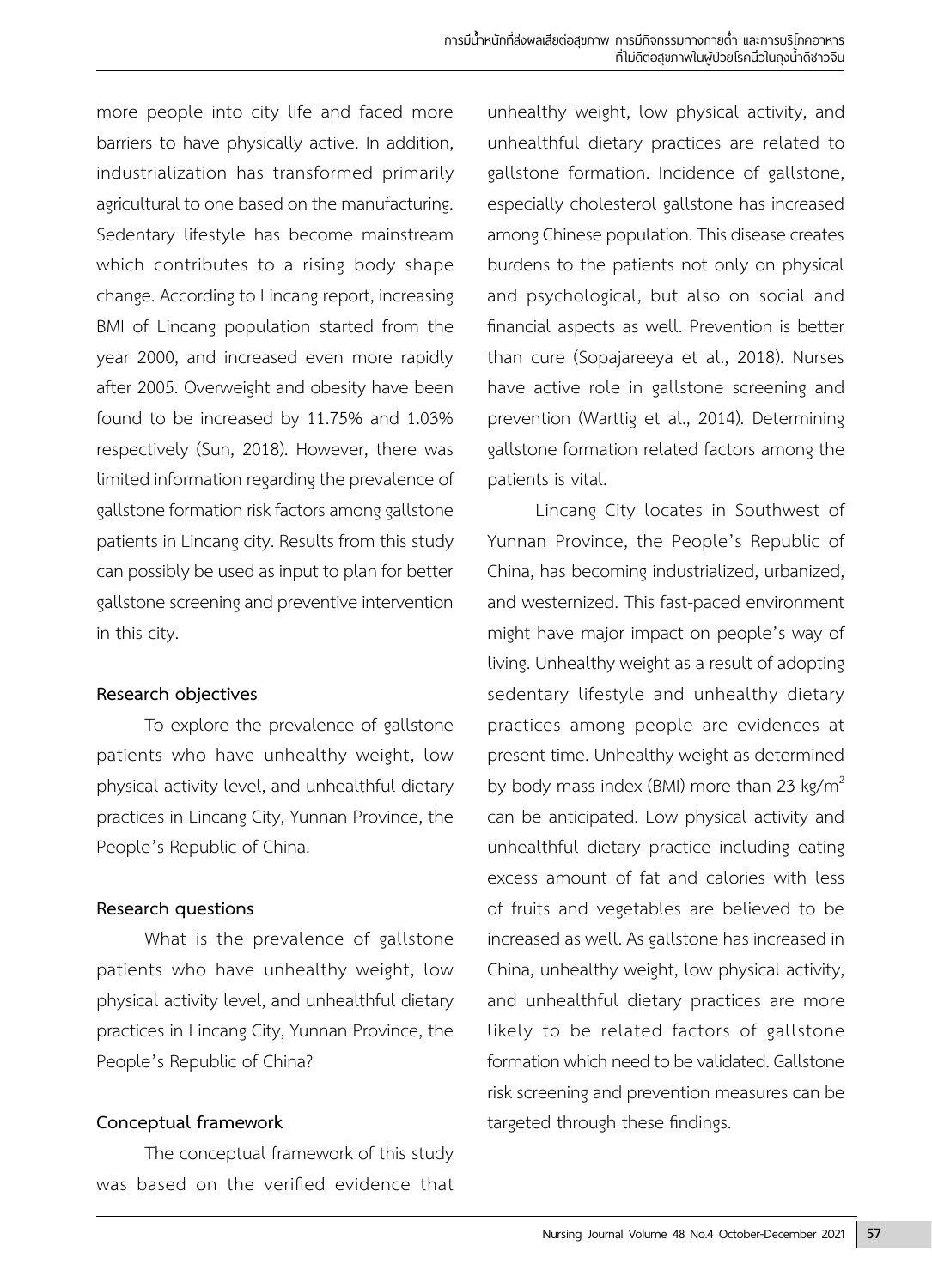#### **Methodology**

# **Population and sampling**

A quantitative descriptive study was conducted among gallstone patients who admitted to the People's Hospital of Lincang and the Second People's Hospital of Lincang, Yunnan province of the People's Republic of China. There were 836 gallstone patients admitted to these two hospitals for surgery in 2018. Applying Taro Yamane's formula (Yamane, 1973) and set significant level at 0.05, participants in this study was 270. Concerning uncompleted data, 20% was added to the sample size. Total participants of this study were 324. Participants who fulfilled the inclusion criteria were identified and recruited. Totally, 324 questionnaires were distributed with response rate in this study was 100%.

#### **Research instruments**

Questionnaires used in this study consisted of 4 parts: 1) Demographic Data Record Form; 2) the Body Mass Index (BMI) record form; 3) Chinese version of International Physical Activity Questionnaire (IPAQ) which originally developed by Macfarlane, Chan, & Cerin (2011); and 4) Chinese version of Start The Conversation: Diet (STC) which originally developed by Paxton, Strycker, Toobert, Ammerman, & Glasgow (2011). The translation and back translation method were applied to ensure quality of the Chinese version. The test-retest reliability for the IPAQ and STC were 0.84 and 0.71, respectively.

# **Ethical consideration**

The study was approved by the Research Ethics Review Committee, Faculty of Nursing, Chiang Mai University. Permission was obtained from each hospital for data collection. The Informed Consent Forms were received from all participants after informing them about the purposes and detail methods of the study and clarifications was made before data collection. All participants in the study had the right to stop or withdraw from the study at any time, and without any punishment or loss of benefits. The questionnaires did not have any sensitive or private information about the individuals. To assure the full protection of the human rights of the study participants, only a code number was used for each questionnaire during the whole processes of research. Finally, the data was kept confidential.

# **Data collection**

The data collection was done after receiving ethical approval from the Research Ethics Committee of the Faculty of Nursing, Chiang Mai University, and permission for data collection from the People's Hospital of Lincang and the Second People's Hospital of Lincang. The participants were placed in a relatively private and quiet environment during completion of questionnaires. Demographic data and clinical information were recorded by the researcher based on the participants' medical records. The researcher read the questionnaires to each individual participant and filled in their responses on the questionnaires. Unhealthy weight (BMI  $\geq 23$  kg/m<sup>2</sup>), low physical activity (<600 MET-minutes per week), as well as unhealthful dietary practices (STC score > 8), were determined.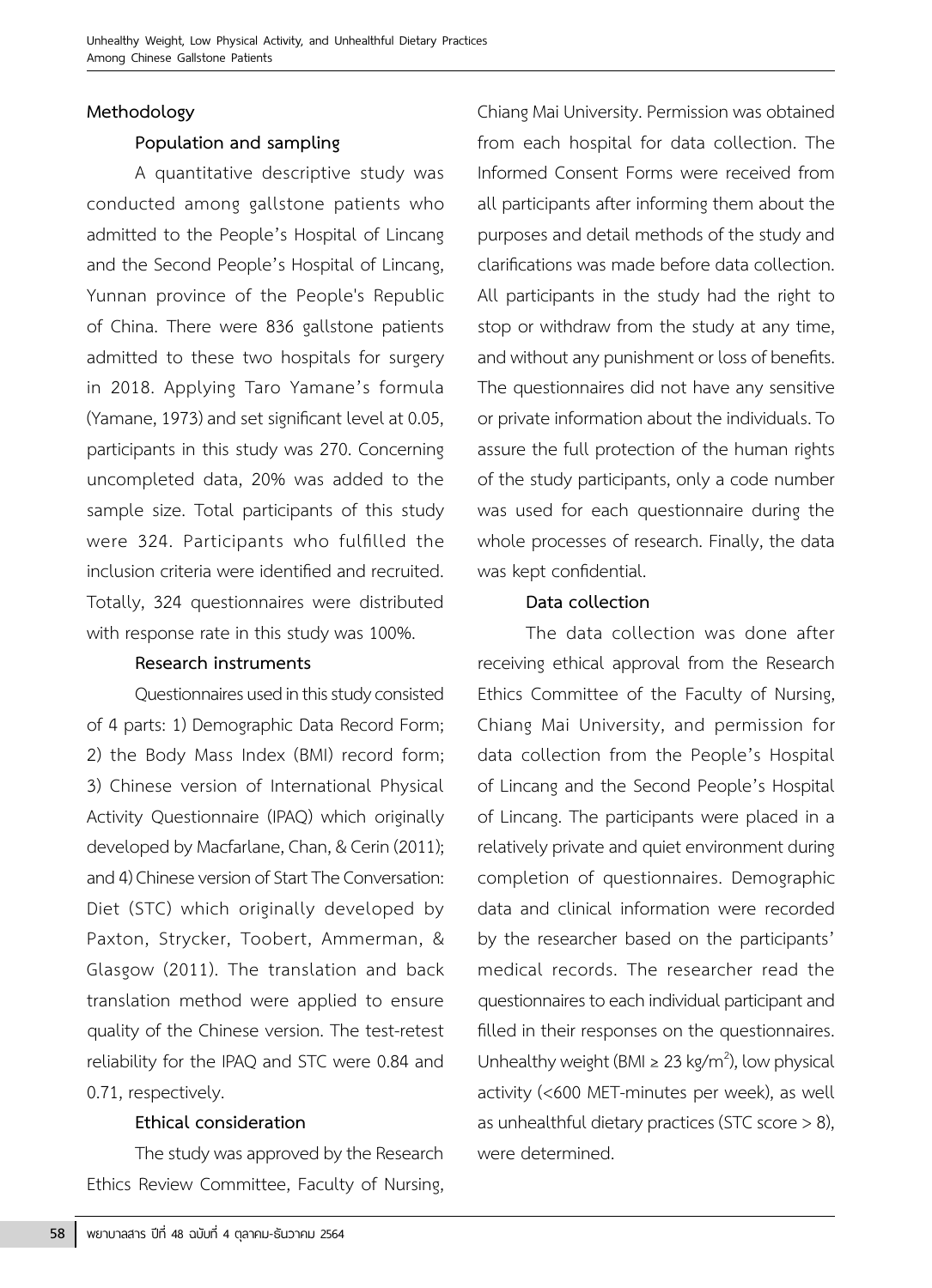#### **Data analysis**

The data was analyzed using SPSS 13.0 in English version. Quantitative data were expressed as frequency, percentage, means,

and standard deviations. In addition, Pearson Chi-square and Fisher's Exact Test were used to test differences between groups.

#### **Results**

#### **Table 1** Demographic characteristics of participants (n= 324)

| Demographic Characteristics       | Male<br>$(n=122)$ | Female<br>$(n=202)$ | Total<br>$(n=324)$ |  |
|-----------------------------------|-------------------|---------------------|--------------------|--|
|                                   | $n\%$             | $n\%$               | n%                 |  |
| Age (Male M=50.84 [SD 14.32];     |                   |                     |                    |  |
| Female M=49.15 [SD 13.56])        |                   |                     |                    |  |
| Young Adult (18-39)               | 25 (20.49)        | 48 (23.76)          | 73 (22.53)         |  |
| Middle Aged (40-59)               | 65 (53.28)        | 111 (54.95)         | 176 (54.32)        |  |
| Older Adult $(≥60)$               | 32 (26.23)        | 43(21.29)           | 75 (23.15)         |  |
| Family History of Gallstone       |                   |                     |                    |  |
| Yes                               | 34 (27.87)        | 61 (30.19)          | 95 (29.32)         |  |
| <b>No</b>                         | 88 (72.13)        | 141 (69.81)         | 229 (70.68)        |  |
| <b>Underlying Disease</b>         |                   |                     |                    |  |
| Diabetes                          | 17 (13.93)        | 21 (10.40)          | 38 (11.73)         |  |
| Hypertension                      | 8(6.56)           | 14 (6.93)           | 22 (6.79)          |  |
| CHVI or Anemia or Liver cirrhosis | 7(5.74)           | 7(3.46)             | 14 (4.32)          |  |
| Previous treatment                |                   |                     |                    |  |
| Gastrectomy History               | 12 (9.84)         | 14 (6.93)           | 26 (8.02)          |  |
| Octreotide use                    | 3(2.46)           | 5(2.48)             | 8(2.47)            |  |

Note. CHVI= Chronic Hepatitis Virus Infection

In Table 1. Majority of them were females (202, 62.35%). The average age of males (M 50.84, SD 14.32) and females (M 49.15, SD 13.56) were quite similar. About half of them were in middle aged adults (40-59 years) (total 176, 54.32%; males 65, 53.28%; females 111, 54.95%). Most of them were 40 years old or more (total 251, 77.47%; males 97, 79.51%; females 154, 76.24%).

Less than one third of the participants had family history of gallstone (total 95, 29.32%; males 34, 27.87%; females 61, 30.19%). Not many of them had diagnosis of diabetes (total 38, 11.73%; males 17, 13.93%; females 21, 10.40%), hypertension (total 22, 6.79%; males 8, 6.56%; females 14, 6.93%), nor CHVI or anemia or liver cirrhosis (total 14, 4.32%; males 7, 5.74%; females 7, 3.46%). In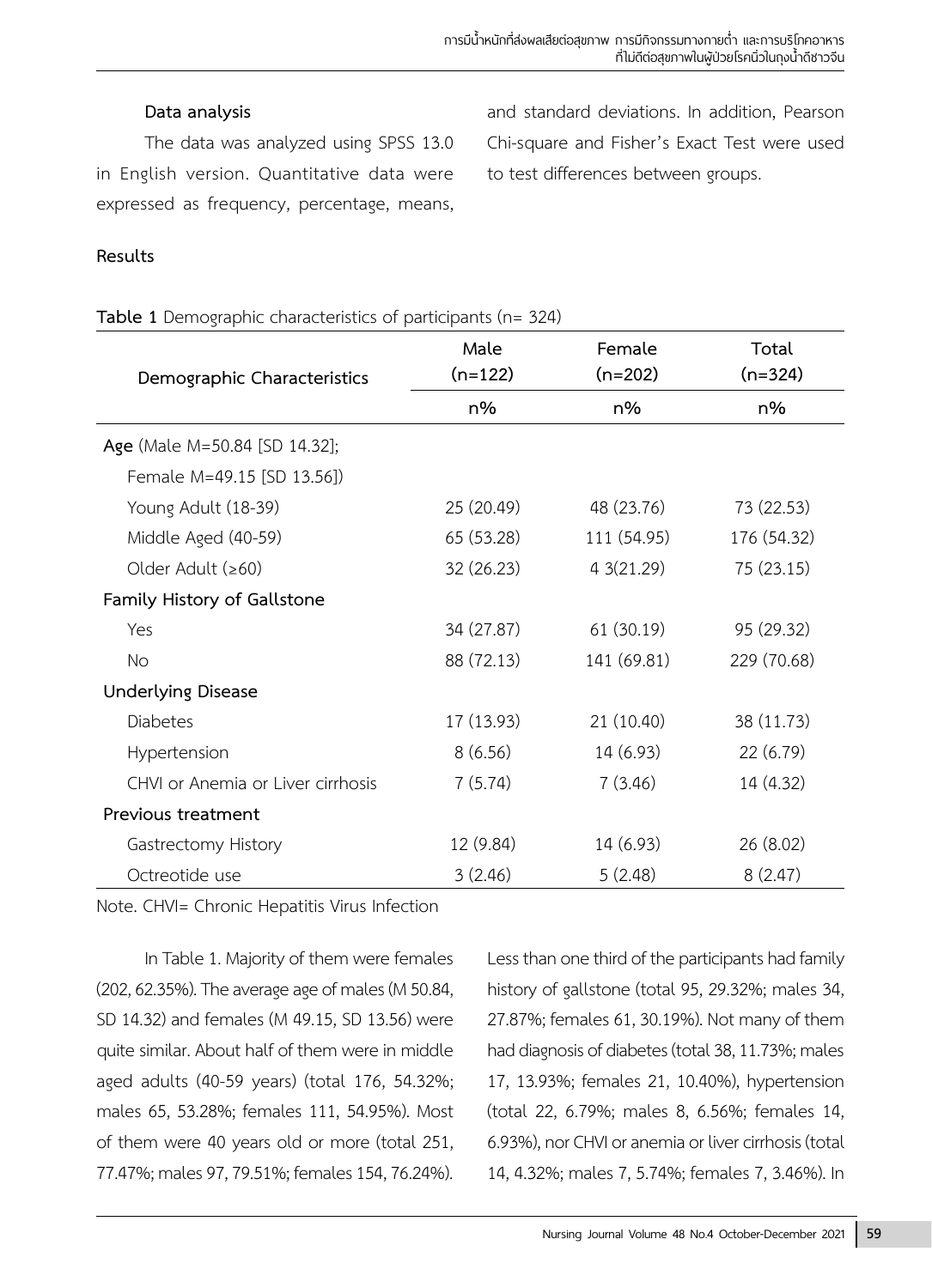terms of previous treatment, a few had history of gastrectomy (total 26, 8.02%; males 12, 9.84%; females 14, 6.93%) and Octreotide usage (total 8, 2.47%; males 3, 2.46%; females 5, 2.48%).

|                             | Female      |  |  |
|-----------------------------|-------------|--|--|
| Demographic Characteristics | n%          |  |  |
| Times of pregnancy          |             |  |  |
| 0                           | 19 (9.41)   |  |  |
| $1 - 2$                     | 100 (49.50) |  |  |
| $\geq$ 3                    | 83 (41.09)  |  |  |
| Previous treatment          |             |  |  |
| Oral contraceptives         | 65 (32.18)  |  |  |
| Hormone Replacement Therapy | 23 (11.39)  |  |  |

| Table 2 Demographic characteristics of female participants ( $n = 202$ ) |
|--------------------------------------------------------------------------|
|--------------------------------------------------------------------------|

In Table 2. Majority of them had pregnancy one time or more (1-2 times 100, 49.50%; ≥3 times 83, 41.09%). Less than one third of them

had previous treatment of oral contraceptives (65, 32.18%) and hormone replacement therapy (23, 11.39%).

| <b>Gallstone Composition</b> | Male<br>$(n=34)$ | Female<br>$(n=35)$ | Total<br>$(n=69)$ |  |
|------------------------------|------------------|--------------------|-------------------|--|
|                              | n%               | n%                 | n%                |  |
| Cholesterol                  | 24 (70.59)       | 22 (62.86)         | 46 (66.67)        |  |
| Pigment and Mix              | 10 (29.41)       | 13 (37.14)         | 23 (33.33)        |  |

**Table 3** Gallstone composition

According to Table 3, only around one fifth of the removed gallstone had been investigated for their composition (total 69, 21.30%; males 34, 27.87%; females 35, 17.33%).

Among these investigated gallstones, around two third were cholesterol gallstones (total 46, 66.67%; males 24, 70.59%; females 22, 62.86%).

|--|

| <b>Factors Related to Gallstone</b>              | Male<br>$(n=122)$ | Female<br>$(n=202)$ | Total<br>$(n=324)$ |  |
|--------------------------------------------------|-------------------|---------------------|--------------------|--|
| Formation                                        | n%                | n%                  | n%                 |  |
| Unhealthy weight (BMI $\geq$ 23kg/m <sup>2</sup> | 90 (73.77%)       | 146 (72.28)         | 236 (72.84)        |  |
| Low physical activity                            | 87 (71.31%)       | 140 (69.31)         | 227 (70.06)        |  |
| Unhealthy dietary practice                       | 34 (27.87%)       | 66 (32.67)          | 100 (30.86)        |  |

 $60$   $\,$  พยาบาลสาร ปีที่ 48 ฉบับที่ 4 ตุลาคม-ธันวาคม 2564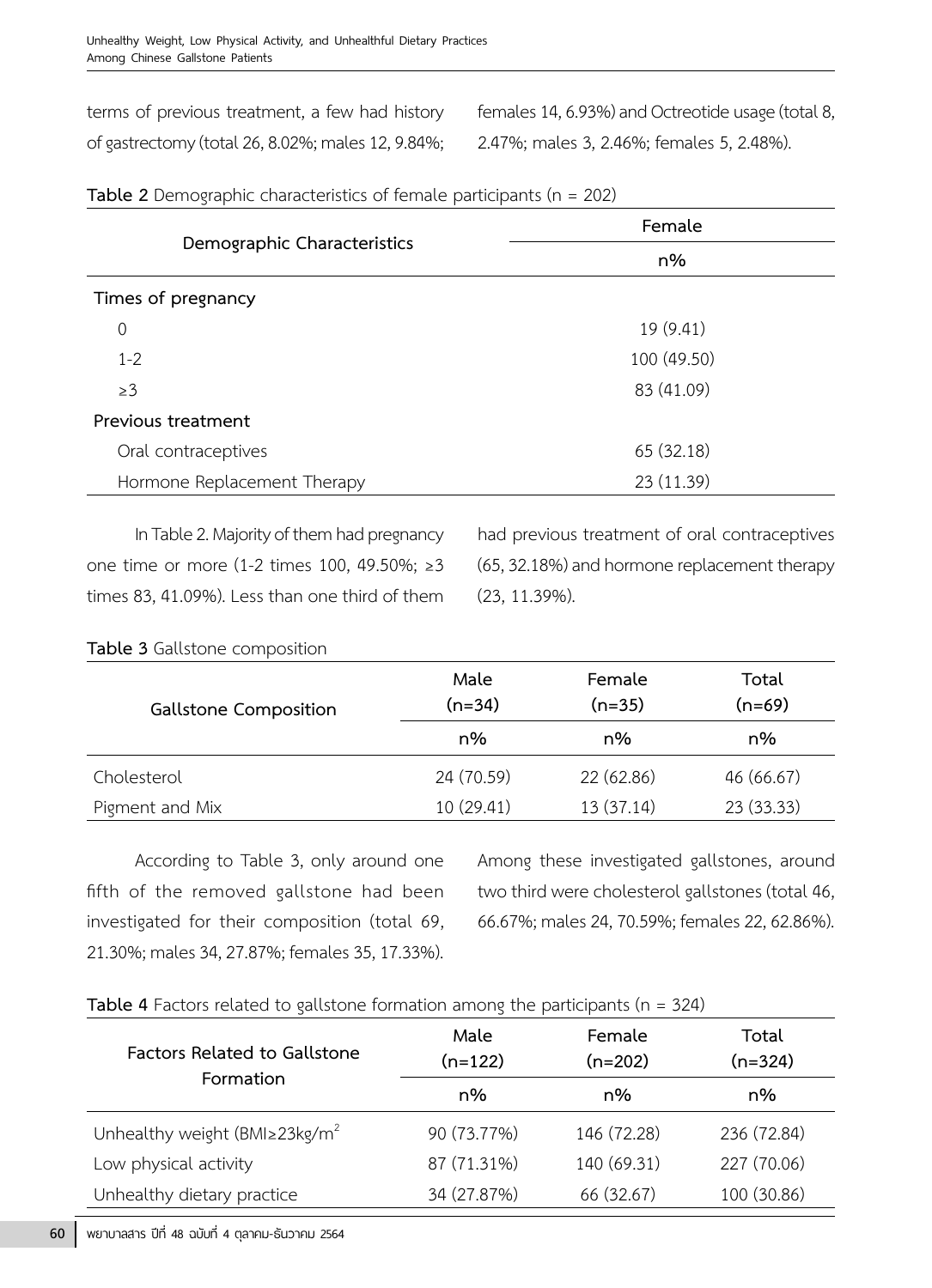As displayed in table 4, factors related to gallstone formation among the participants in this study: unhealthy weight (overweight to obesity) was found mostly (236, 72.84%), followed by low physical activity (227, 70.06%), and unhealthy dietary practice (100, 30.86%), respectively. Alike factors were found among males (90, 73.77%; 87, 71.31%; and 34, 27.87%, respectively) and females (146, 72.28%; 140, 69.31%; and 66, 32.67%, respectively).

**Table 5** Frequency and percentage of factors related to gallstone formation among participants whose gallstones had been investigated ( $n = 69$ )

|                                                  | Cholesterol Gallstone |                        |                   |       |         |
|--------------------------------------------------|-----------------------|------------------------|-------------------|-------|---------|
| <b>Factors Related to Gallstone</b><br>Formation | No.<br>$(n=23)$       | <b>Yes</b><br>$(n=46)$ | Total<br>$(n=69)$ | $x^2$ | p       |
|                                                  | n(%)                  | n(%)                   | n (%)             |       |         |
| Unhealthy weight <sup>a*</sup>                   |                       |                        |                   | 5.73  | $.024*$ |
| Yes                                              | 15(65.22)             | 41(89.13)              | 56(81.16)         |       |         |
| No.                                              | 8(34.78)              | 5(10.87)               | 13(18.84)         |       |         |
| Low Physical Activity <sup>a</sup>               |                       |                        |                   |       |         |
| Yes                                              | 15(65.22)             | 35(76.09)              | 50(72.46)         | .91   | .25     |
| No                                               | 8(34.78)              | 11(23.91)              | 19 (27.54)        |       |         |
| Unhealthful dietary Practice <sup>a*</sup>       |                       |                        |                   |       |         |
| Yes                                              | 21(91.30)             | 19(41.30)              | 40 (57.97)        | 7.70  | $.006*$ |
| No.                                              | 2(8.70)               | 27(58.70)              | 29 (42.03)        |       |         |

<sup>a</sup> Pearson Chi-square. <sup>b</sup> Fisher's Exact Test.  $*$  p < 0.05.

Among participants who had cholesterol gallstones (n=46), similar pattern of factors related to gallstone formation was found. Unhealthy weight was found as the highest (41, 89.13%), followed by low physical activity (35, 76.09%), and unhealthy dietary practice (19, 41.30%), respectively (Table 5).

Among those whose gallstone had investigated (n=69), the group that had cholesterol gallstones had statistically significant higher number of unhealthy weight participants, but lower number of unhealthy dietary practice participants than those who did not have (41

vs 15 and 19 vs 21, respectively) (p<.05) (Table 5). However, although the low physical activity was found higher among the participants who had cholesterol gallstones than those who did not have (35 vs 15), no statistically significantly difference was found ( $p > .05$ ).

# **Discussion**

In this study, majority of participants who came for gallstones removal were females (202, 62.35% vs 122, 37.65%). Confirming that women are almost twice as likely as men to form gallstones. The underlying mechanism is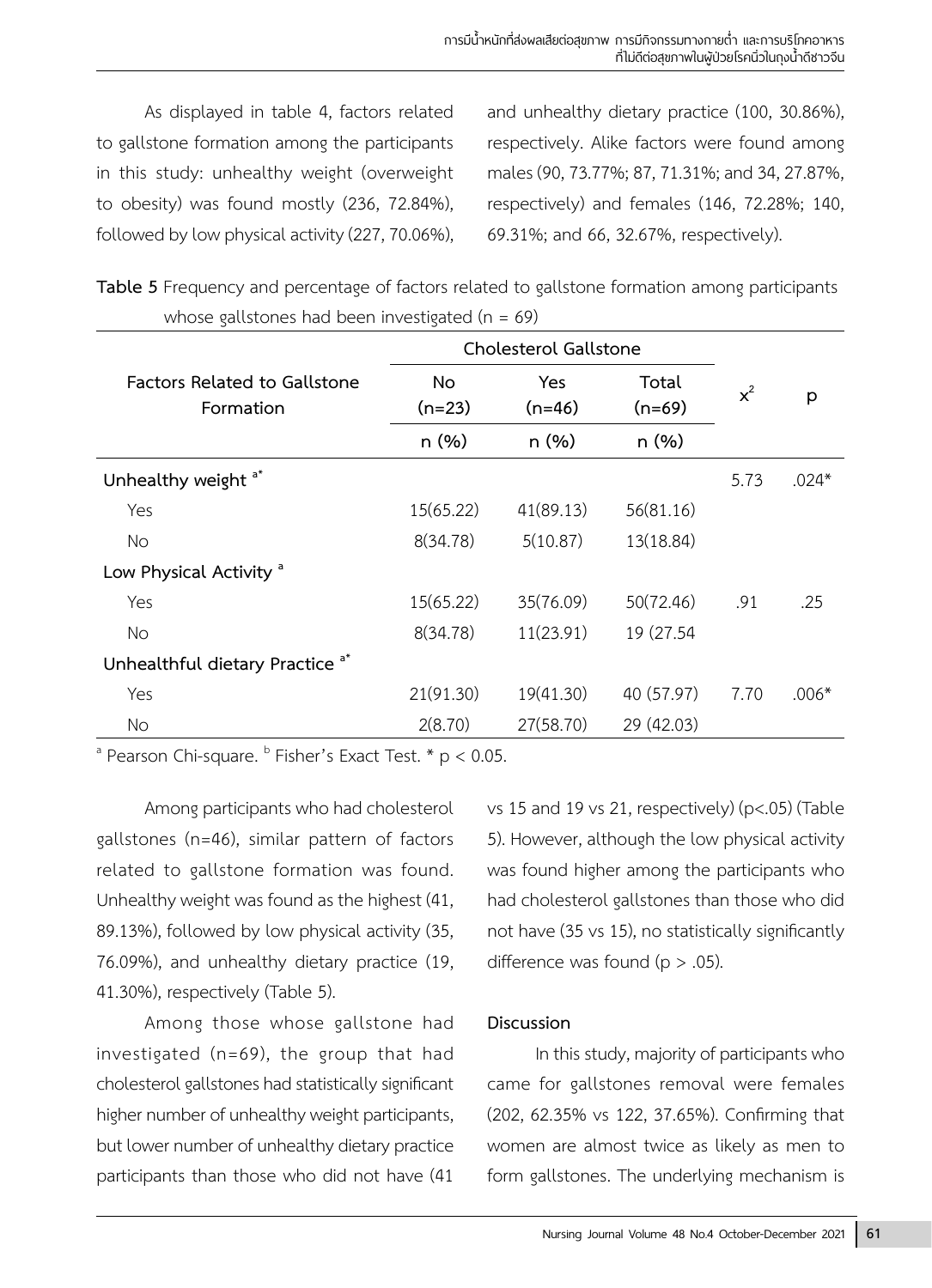female sex hormones, parity, oral contraceptive used, and estrogen replacement therapy are established risk factors for cholesterol gallstone formation, female sex hormones adversely influence hepatic bile secretion and gall-bladder function (Xu et al., 2012). It was found that females who participated in the study reported the usage of oral contraceptives and hormone replacement therapy of 32.18% and 11.39%, respectively. Moreover, most of them are at least 40 years old (251, 77.47%). Like what is known that the frequency of gallstones increases with age, escalating markedly after age 40 to become 4 to 10 times more likely in older individuals (Xu et al., 2012). Among those whose gallstones were investigated, around two third were cholesterol gallstones (46, 66.67%). Similar patterns were found among males (24, 70.59%) and females (22, 62.86%). These may be due to the changes in diet and lifestyle in the past century that linked to the increased prevalence of gallstones, especially cholesterol gallstone (Huang et al., 2010).

Unhealthy weight (overweight to obesity) was found mostly, followed by low physical activity, and unhealthy dietary practice, respectively among all participants as well as those who were males, females, and had cholesterol gallstones (Table 4 and 5). Possible explanation is as followings.

Most participants were unhealthy weight (236, 72.84%) (overweight [23-27.4 kg/m2] 134, 41.36% and obesity [≥27.5 kg/m2] 102, 31.48%). Among gallstones that had been investigated in this study (n=69), cholesterol gallstones were found mostly around two third (46, 66.67%).

Unhealthy weight is a health disease which may be reason to cause gallstone formation in gallbladder. Humans with higher BMI are at highest risk to have gallstones in their gallbladder particularly in women (Bonfrate, Wang, Garruti, & Portincasa, 2014). As gallstone has been linked with the local distribution of fat. High central adiposity has been absolutely correlated with risk of gallstone disease (Zahra & Kaisrani, 2019). The relationship between unhealthy weight and gallstones is the linear increase of cholesterol production accompanied by the increase of fat deposition, resulting in the increased activity of rate-limiting enzyme of cholesterol synthesis, which can increase the synthesis of cholesterol in liver, and promote the supersaturation and secretion of cholesterol into the bile duct but inhibit the peristalsis of bile duct, thus contributing to the formation of gallstone (Bonfrate et al., 2014; Zahra & Kaisrani, 2019).

The result of this study was congruent with various studies. Stringer, Fraser, Gordon, Sharples, & Windsor (2013) found that one third of gallstone patients were obese (BMI ≥ 30kg/m2), but this figure varied among different ethnic groups, with 25% of Europeans, and 16% of Asians. Besides, BMI ≥ 25kg/m<sup>2</sup> was used to distinguish obesity group from normal group in the study of Xu et al. (2012) in Beijing province which 55.68% of gallstone patients were found obese. In addition, a large cohort study that confirmed linkage between increased BMI and increased risks of symptomatic gallstone disease (Stringer et al., 2013). Xu et al. (2012) also confirmed that the risks of gallstone formation in overweight, moderately obese, and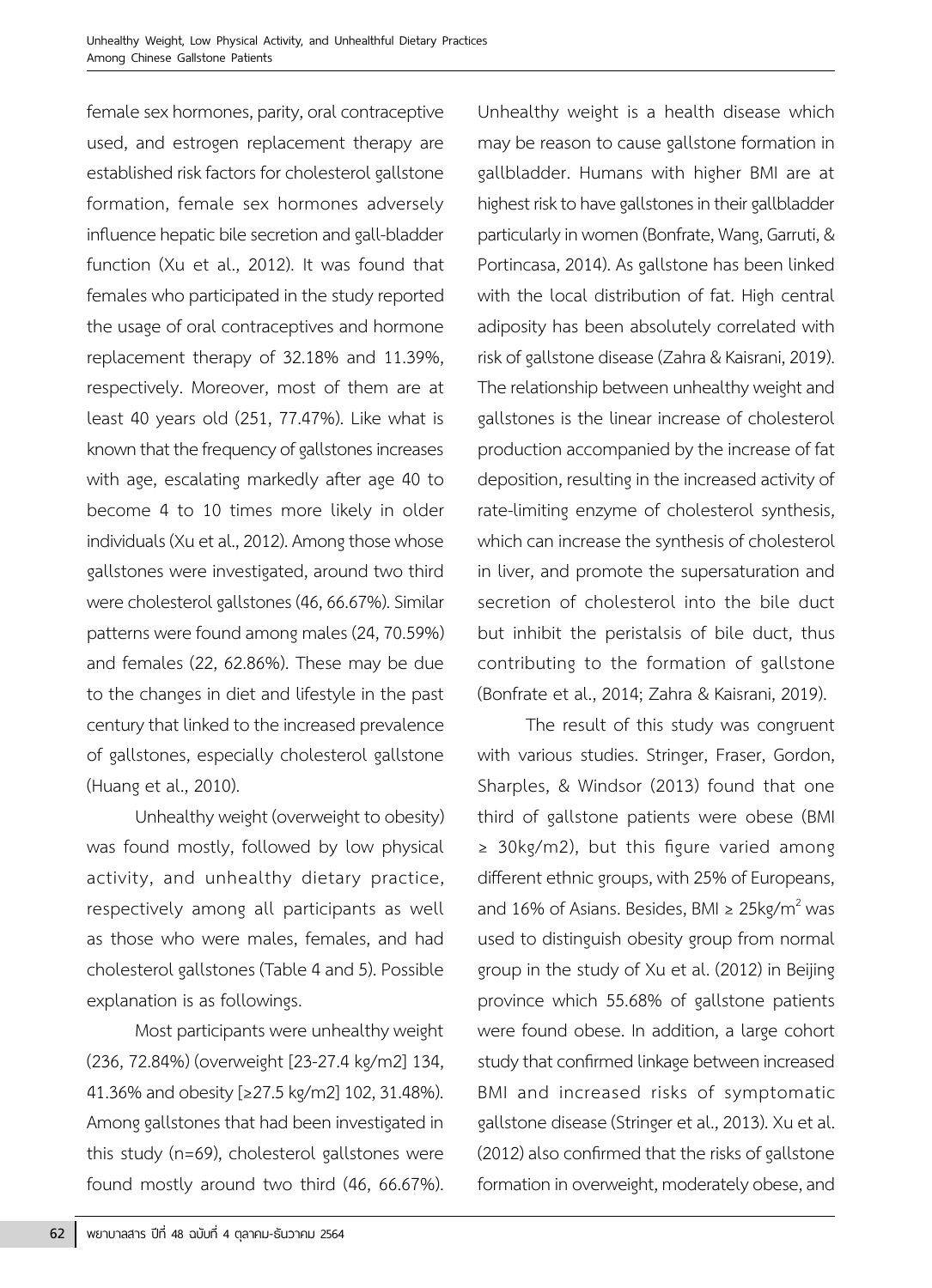severely obese patients were 1.46, 1.83, and 3.10 times higher than that of normal weight or underweight.

It was found that two third of the participants has low physical activities (70.06%, males 71.31%, females 69.31%) (Table 4). The causes of low physical activity can be explained by the rapid urbanization and industrialization of Lincang city. Many people adopted city life and changed from labor occupations to more sedentary occupations. Similarity to other part of China, Lincang people spend more time on watching TV and computer usage, but less time engaging in physical activity than ever before. As revealed in some studies, it could be concluded that from 1991 to 2006, the average weekly physical activity of Chinese adults fell by 32 % (Song, Thisse, & Zhu, 2012).

In this study, low physical activity was found among majority of gallstone patients. It was consistent with most studies. For instance, the study of Ansari-Moghaddam, Khorram, Miri-Bonjar, Mohammadi, & Ansari (2016) and Bilal et al. (2016) that found low level of activity among gallstone patients of 85.00% and 67.78%, respectively. However, these studies did not clearly define cut-point for low physical activity. In addition, the study of Bila et al. (2016) revealed that percentage of low physical of activity was significantly higher than those who did not have gallstones.

Several biological mechanisms could be used to explain the relationship between low physical activity and gallstone formation. Low physical activity partly be responsible for decreasing bile salt excretion which is contributing to imbalance of salt-cholesterol percentage of which resulting in an increase in bile saturation index, decreased intestinal peristalsis and gallbladder hypomotility (Stokes et al., 2011). Vice versa, regular physical exercise can prevent gallstone formation by reducing bile stasis and plasma triglycerides and elevating high-density lipoprotein cholesterol levels which can lower biliary cholesterol saturation (Stokes et al., 2011).

In this study, the prevalence of unhealthful dietary practices among gallstone patients was found the least which was less than one third of the participants (30.86%, males 27.87%, females 32.67) (Table 4). Findings of this study were almost the same as those from several studies. Almost similar prevalence of unhealthy dietary practices was found among foreign studies; 35.0% from Iran study (Ansari-Moghaddam et al., 2016); 32.78% from South Pakistan study (Bilal et al., 2016).

 According to the Nutrition Examination Survey of Yunnan province, the results revealed that in the 21st century, the consumption of animal fat and oil among Chinese people was growing rapidly, over around 70% of the recommended standard. The average intake of fat was increased by 52.8%, it has exceeded the reasonable range of 30% of total dietary fat energy recommended by WHO, and 30.2% of total energy came from fat, with an increase of 48.8% as compared to 1990s (Zhang et al., 2016). Even though, the consumption of fruits and vegetables, was higher than in 1990s but still fell far short of the recommended target, reaching only 20% to 30% (Zhang et al., 2016).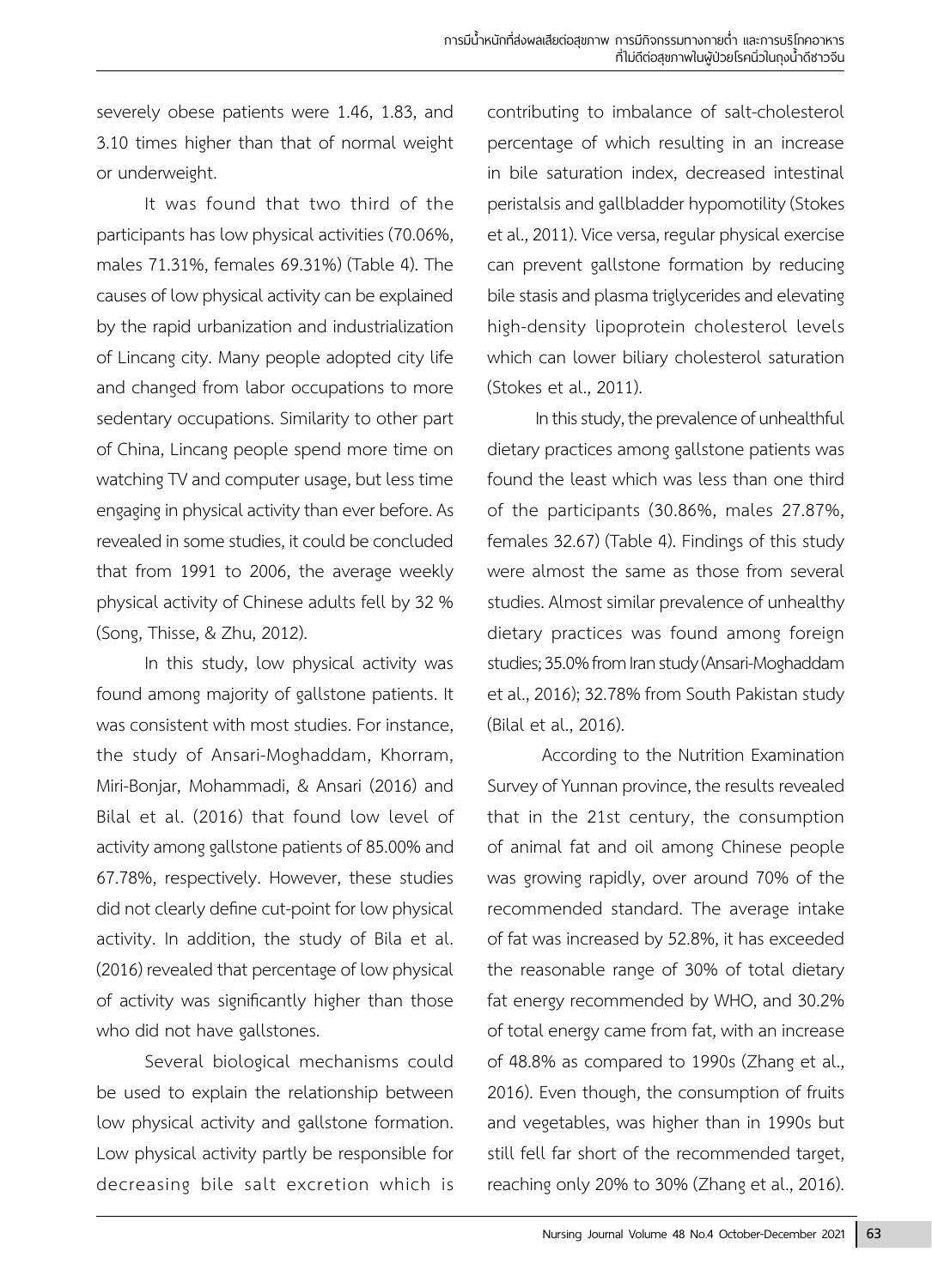As according to epidemiology, gallstones are found more among people with increasing age (Xu et al., 2012). As reflecting from this study, the majority of participants in this study who were gallstone patients seeking of surgical procedure were the group of middle aged (40- 59 years old) (176, 54.32%; males 65, 53.28%; females 111, 54.95%) and older adult ( $\geq 60$  years old) (75, 23.15%; males 32, 26.23%; females 43, 21.29%). Older Chinese people still consumed traditional diet. Chinese food from Lincang City are noticeably light, less oily, and healthy.

As compared with other Chinese studies, percentage of gallstone patients who had unhealthy dietary practices from this study was found lower than that of Zhang & workmates (2020) done in Sichuang, which was 52.70%, respectively. Moreover, the study of Chen and colleagues (2014) in Taiwan, unhealthful dietary practices were found only 21.74%. It can be explained that the different eating habit and preference among people in different parts; for instance, in big cities, majority of people usually consumed regular diet rich in high-fat, high-calories while low in fiber (Zhang, He, Fu, & Deng, 2020), whereas Taiwanese people prefer higher intake of fruits and vegetables (Chen, Hsu, Liu, & Tung, 2014).

Comparing to elsewhere studies, prevalence of unhealthy dietary practices in this study was almost similar. Low prevalence of such practices was found in Iran study (Ansari-Moghaddam et al., 2016) and South Pakistan study (Bilal et al., 2016), which were 35.0%, 32.78%, respectively. Consuming diet containing high fat and calories but low in fruits

and vegetables was regularly practice among participants in their daily life (Ansari-Moghaddam et al., 2016; Bilal et al., 2016).

Unhealthy dietary practices might not be the only risk of gallstone formation. Unhealthy weight (overweight and obese) is the confirmed antecedent of gallstone development. Therefore, unhealthy dietary practices and low physical activity which both are strong determinants of unhealthy weight (Wadden, Webb, Moran, & Bailer, 2012) should be carefully take into consideration. It was proved that high fat intake is the essential for the induction of gallstone, especially cholesterol gallstone. Excessive animal fat consumption lead to increasing fat deposits, with the production of cholesterol increases, leading to the formation of cholesterol-supersaturated bile, increasing the probability of stone formation (Stokes et al, 2011). In addition, low fiber intake contributes to increased blood cholesterol level through the impact on bile acid metabolism (Bonfrate et al., 2014). However, regardless of diet composition, the greater intake of total calories, the higher risk of gallstone formation, the absolute calorie intake is related to the relative mass of free cholesterol in bile, which is the most important variable in lithogenic bile formation (Stokes et al., 2011). Moreover, higher calories intake and low physical activity greatly contribute to an increased BMI which is considered an unhealthy weight.

# **Conclusion**

Results from this study confirmed high prevalence of unhealthy weight, low physical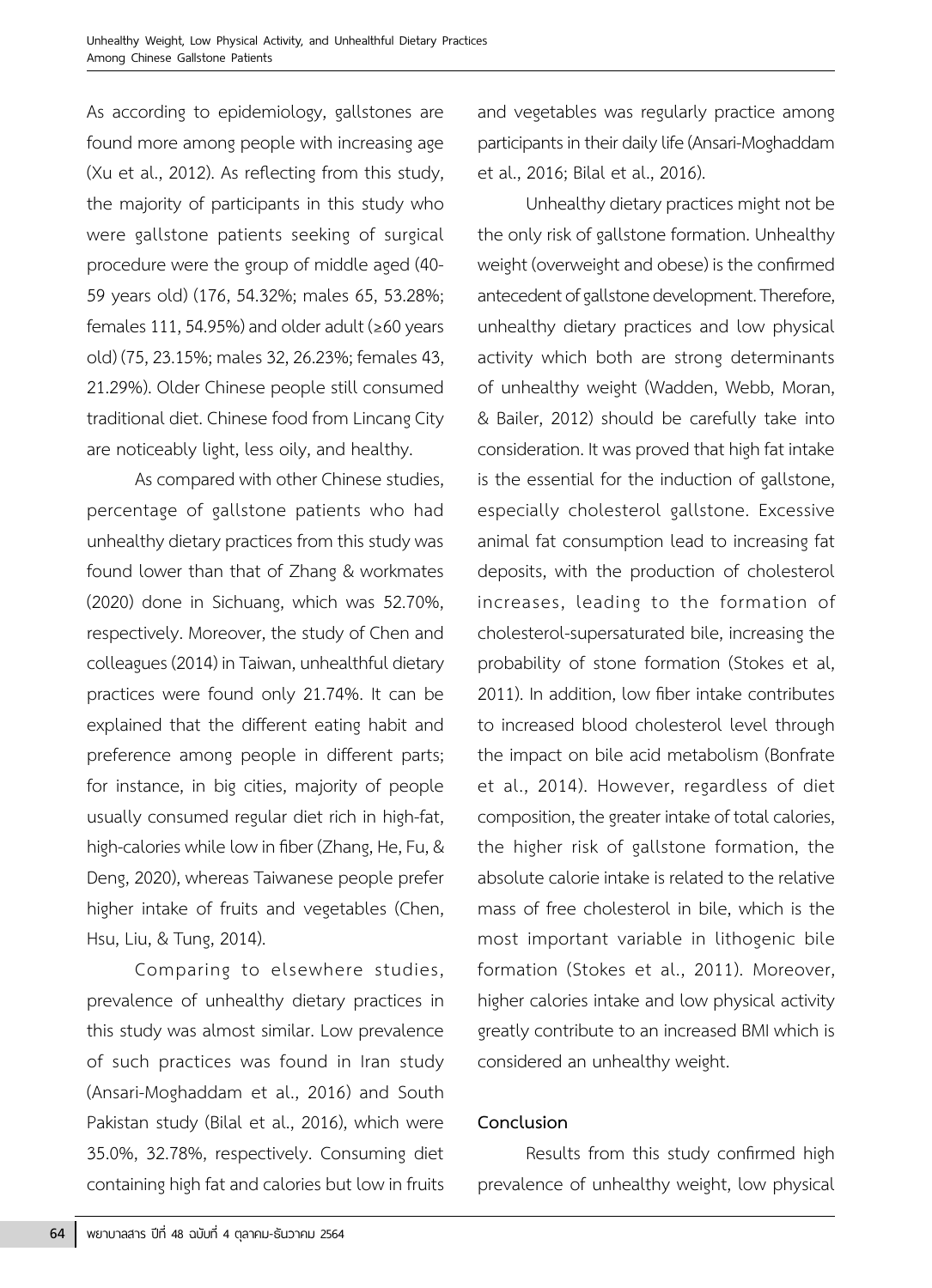activity, and unhealthful dietary practices among Chinese gallstone patients in Lincang City, Yunnan Province, the PRC.

#### **Application of research findings**

The results of this study can be used to guide risk factor screening and determining the high-risk group of gallstone formation in Lincang City, Yunnan Province, the People's Republic of China. Specific preventive measures and follow-up plan should be developed for them. In addition, public education can be made for people in this area to raise the awareness and guidelines for prevention of gallstone can be

developed through keeping healthy weight, engaging in moderate to high level of physical activity, and consuming healthy food.

#### **Conclusions and recommendations**

The test of effectiveness of nursing intervention for the high-risk group to keep healthy weight, regular moderate to high physical activity, and enhance healthy dietary behaviors should be constructed. Moreover, prospective study to follow up the prevalence of gallstone formation among these participants should be carried out to test for its effectiveness.

#### **References**

- Ansari-Moghaddam, A., Khorram, A., Miri-Bonjar, M., Mohammadi, M., & Ansari, H. (2016). The prevalence and risk factors of gallstone among adults in South-East of Iran: A populationbased study. *Global Journal of Health Science, 8*(4), 60.
- Bilal, M., Haseeb, A., Saad, M., Ahsan, M., Raza, M., Ahmed, A., . . . Motiani, V. (2016). The prevalence and risk factors of gall stone among adults in Karachi, South Pakistan: A population-based study. *Global Journal of Health Science, 9*(4), 106-114.
- Bonfrate, L., Wang, D. Q., Garruti, G., & Portincasa, P. (2014). Obesity and the risk and prognosis of gallstone disease and pancreatitis. *Best Practice & Research Clinical Gastroenterology, 28*(4), 623-635.
- Chen, J. Y., Hsu, C. T., Liu, J. H., & Tung, T. H. (2014). Clinical predictors of incident gallstone disease in a Chinese population in Taipei, Taiwan. *BMC Gastroenterology, 14*(1), 83.
- Chen, L. Y., Qiao, Q. H., Zhang, S. C., Chen, Y. H., Chao, G. Q., & Fang, L. Z. (2012). Metabolic syndrome and gallstone disease. *World Journal of Gastroenterology: WJG, 18*(31), 4215.
- Huang, Y., Chen, P. P., & Feng, X. S. (2010). Changes in cholelithiasis types between 1970-1979 and 2000-2009. *Journal of Abdominal Surgery, 4,* 22.
- Jones, C., Mawhinney, A., & Brown, R. (2012). The true cost of gallstone disease. *The Ulster Medical Journal, 81*(1), 10.
- Macfarlane, D., Chan, A., & Cerin, E. (2011). Examining the validity and reliability of the Chinese version of the International Physical Activity Questionnaire, long form (IPAQ-LC). *Public Health Nutrition, 14*(3), 443-450.